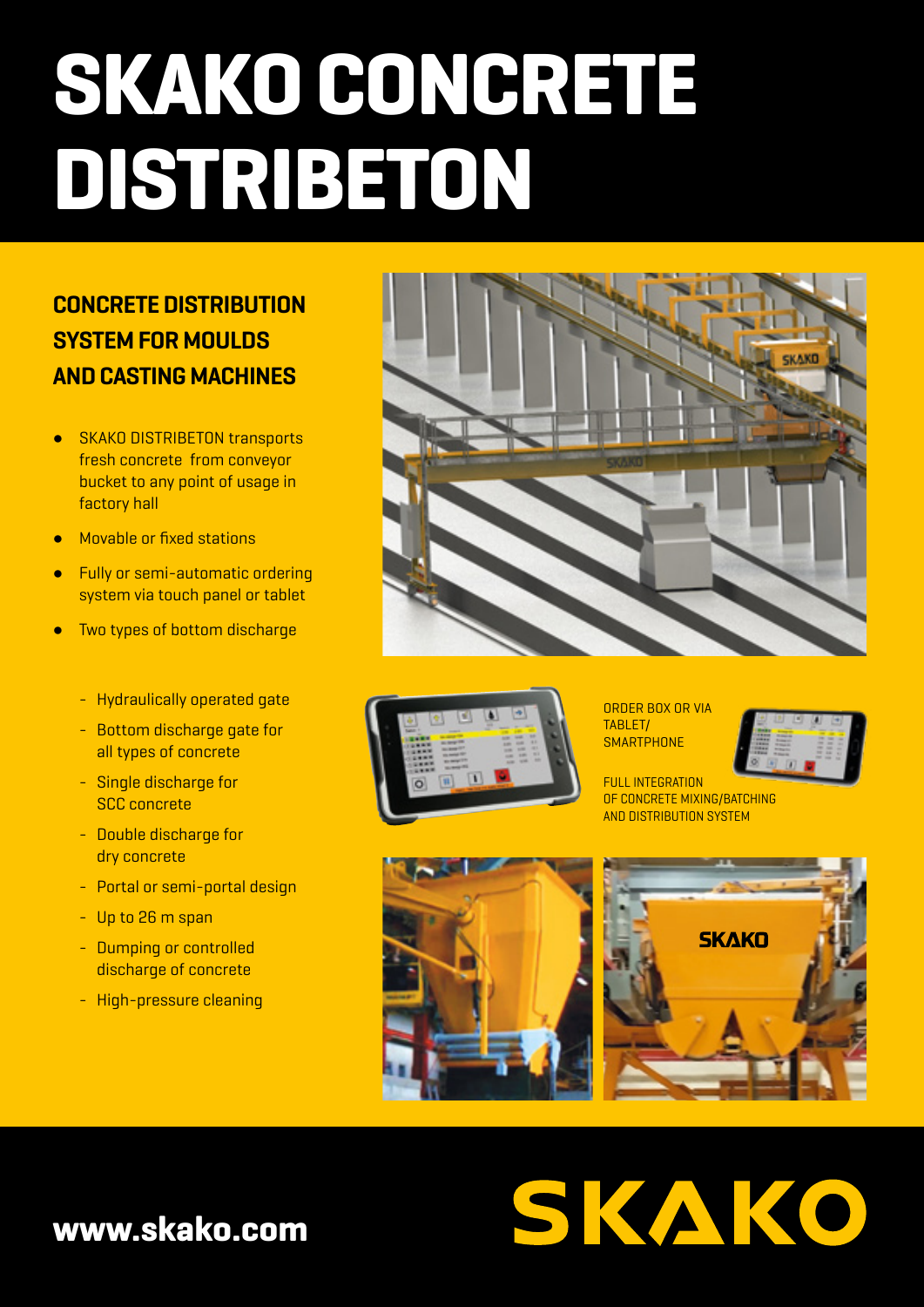## **SKAKO CONCRETE TRANSPORTATION**



### SKAKO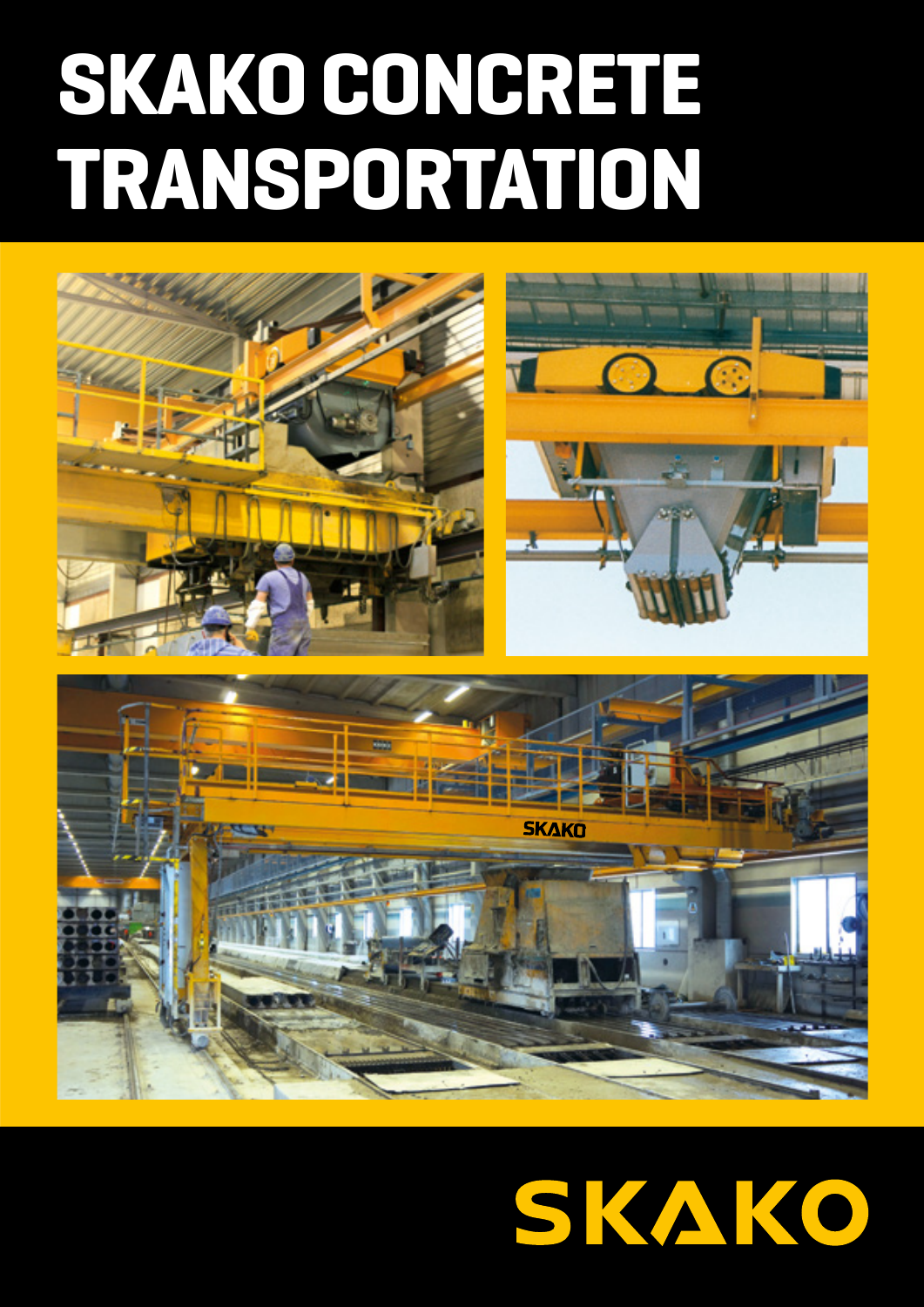# **CONFLEX - TRANSPORTA** CONCRETE IN BUCKET C

KAKO

- **High speed – up to 5.0 m/sec.**
- **Inclines up to 12°**
- **Low noise**
- **High safety factor**
- **Flexible**
- **Discharge system for SCC concrete**
- The entire rail layout is entered into the SKAKOFLEX control and software and makes it possible to adapt the speed and approach the movable station correctly
- 100% controlled by the SKAKOFLEX software and wireless touch panels as option
- Combines more mixing plants with multiple work stations
- The control system controls up to 5 buckets, 32 work stations and 8 mixers
- Fully automatic operation to both fixed and movable stations

12˚

● Always to know the exact position of the bucket. To let it seek and find also movable stations

#### **WASHING SYSTEM FOR CONFLEX**

- Automatic high-pressure washing system suspended in the travel rail consisting of a collecting funnel with 4 m rubber draining hose as well as a compressed-air cylinder with rotating washing head
- Pump operates at 170 bar with a flow at 72l/min which results in a close to 100% clean inside of the bucket in only a few minutes